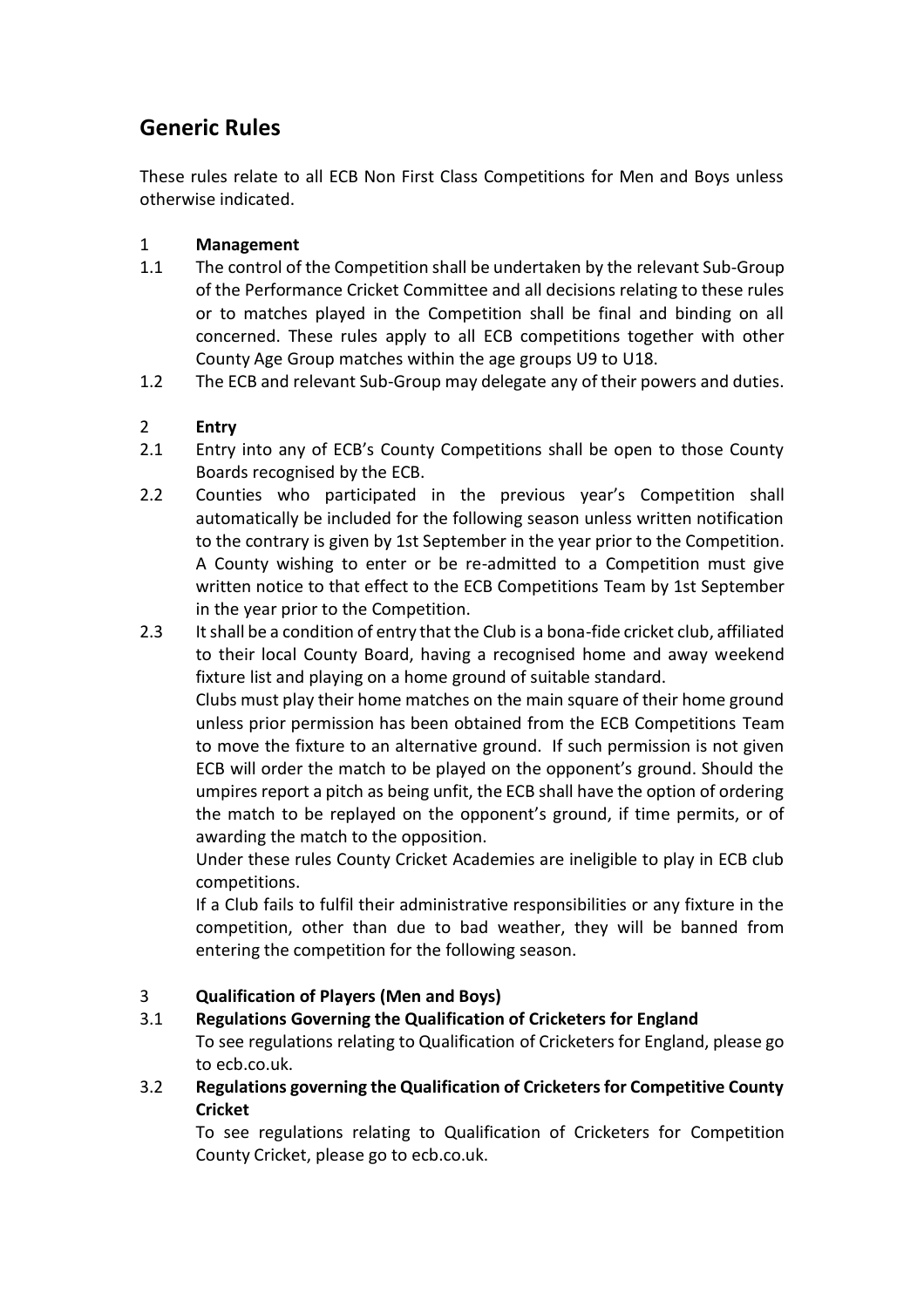# 3.3 **Definitions**

- 3.3.1 Competitive County Cricket refers to matches played in the course of:
- (a) The LV= Insurance County Championship
- (b) The Royal London One-Day Cup and Vitality T20 Blast
- (c) Any other similar competition authorised by and designated as Competitive County Cricket by the ECB.
- 3.3.2 Qualification to play for England refers to matches played in the course of:
- (a) The National Counties Championship.
- 3.3.3 England and Wales means England, Wales, the Channel Islands and the Isle of Man.
- 3.3.4 The EEA means the European Economic Area and includes each of its member states as from time to time applicable. Currently the EEA comprises the United Kingdom of Great Britain and Northern Ireland, the Republic of Ireland, Belgium, the Netherlands, Luxembourg, France, Italy, Germany, Denmark, Greece, Spain, Portugal, Austria, Finland, Sweden, Norway, Liechtenstein, Iceland, Cyprus (Greek part), Czech Republic, Estonia, Hungary, Latvia, Lithuania, Malta, Poland, Slovakia, Slovenia, Bulgaria and Romania and includes each of its member states as from time to time applicable.
- 3.3.5 Residing and resident mean the occupation of a bona fide home (i.e. the only or main home of the Cricketer concerned) and the acquisition of temporary accommodation during the season may not fulfil this requirement.
- 3.3.6 Full Member Country means a country which is a full member of the International Cricket Council.

# 3.4 **Qualification Criteria for Junior Cricketers (Boys and Girls)**

Please note that playing restrictions included in any Visa that an individual holds will supersede any of the qualification regulations listed below.

The qualification criteria for all County Representative cricket for the Under 18 age group and below is as follows:

- 3.4.1 A player may only represent one County in any one Competition in any one season, with the exception of those players that are dual registered with another County (see separate information relating to dual registration, can be obtained by contacting competitions@ecb.co.uk).
- 3.4.2 A player shall be eligible to play for a County provided:
- i) The player is permanently resident within, or was born within, that County.
- ii) Alternatively, the player is attending an educational establishment within that County (this does not include international exchange students who remain ineligible).
- iii) Alternatively, the player has been a bona-fide playing member of a club within that County for at least the entire preceding season including playing in representative matches for that club.
- 3.4.3 County boundaries shall be as defined by ECB Cricketing County Boundaries as currently agreed.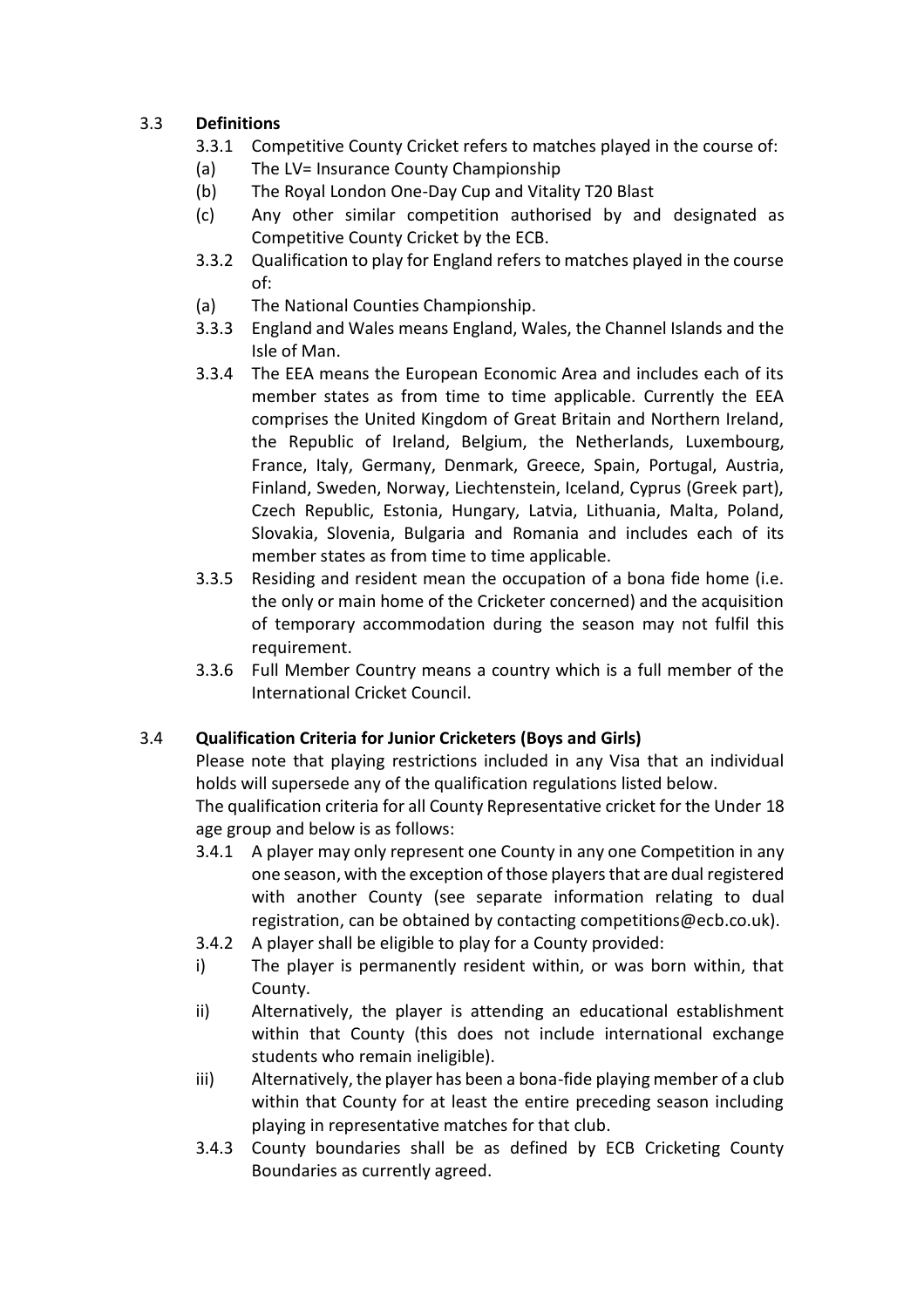- 3.4.4 A player may play for a County for whom the player is not qualified only if the player has not been selected by the County/Counties for whom the player is otherwise qualified and has obtained the written consent of that County/those Counties. Such consent shall not be unreasonably withheld. There is no requirement to obtain the consent of the County of birth. In the event of a dispute the matter shall be referred to the ECB, whose decision shall be final.
- 3.4.5 A player who has played for a County, with a valid qualification for that County, during a season can continue to play for that County, if selected, the following season even if the player no longer has a current qualification (for example following a change of school).

The qualification remains valid from season to season, but lapses if the player does not represent the County during a season.

3.4.6 Age groups are defined by the player's age at midnight on 31st August in the year prior to the relevant season.

# 3.5 **Points of Clarification**

The following points are intended to answer some of the more frequently asked questions relating to the qualification criteria:

- 3.5.1 The "entire preceding season" membership requirement means that club membership during the current season does not count and players must have become a bona fide member of the club no later than 1st May during the preceding season.
- 3.5.2 Playing membership of a club includes membership of a Kwik Cricket or 'Junior Colts' section if the club has one, and includes match play against other clubs.
- 3.5.3 Qualification by birth is excluded from the 'consent' arrangements for the sake of simplicity.
- 3.5.4 Players who have multiple qualifications are free to select the County that they wish to represent. Once that selection is made it remains in force for that season, but can be changed in subsequent seasons, without requiring consent, provided that the player still has a valid qualification for the newly selected County and notifies the player's former County in writing.
- 3.5.5 A player who is registered or contracted to a First Class County (FCC) is eligible to play for the appropriate age group sides of that County. FCC's wishing to register and contract a player not otherwise qualified for that County should seek the consent of the other County/Counties involved. Such consent should not be unreasonably withheld. Registering or contracting a player does not override the restriction on playing for only one County in any one Competition in a season, so that if a player has played, as an example, for a Non First Class County's Under 18 side and subsequently signs for a FCC he cannot play in the FCC's Under 18 team that season but could play for their Under 19 team if they run one.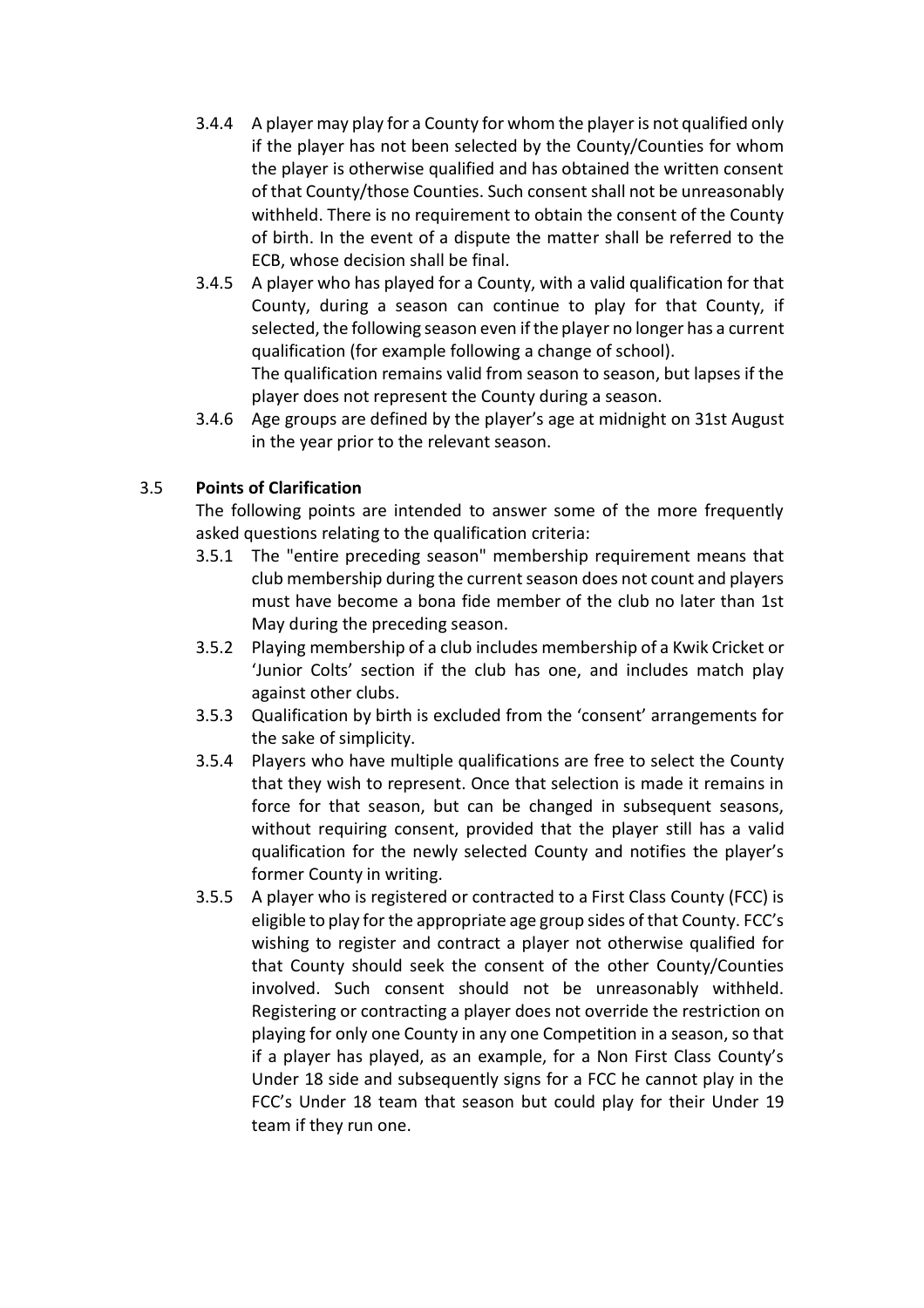3.5.6 It is generally accepted that Academy Directors should have responsibility for the cricketers in their charge, where they play and up to a point when they bowled and where they batted. Players joining a First Class Academy would not automatically qualify for that County. The Academy Director should draw up and agree a playing programme to meet the needs of the player, which might involve him continuing to play for his National County or might mean a transfer to the First Class County (as already allowed in the case of contracted players) or a combination of both.

The existing regulations preventing a player from playing for more than one County in a specific Competition during the season remain in force. It was agreed that good communication between Counties, based on the best interests of the player, was the key.

3.5.7 Club membership during the preceding season will qualify a player to play only for the County in which the club is physically located (as per the ECB Cricketing County Boundaries as currently defined). Membership of a League that crosses County boundaries, affiliation to more than one County Board or participation in the Colts structure of another County will not alter the primary affiliation of the club to the County in which it is located and therefore the County qualification based on club membership of its players.

All disputes relating to these qualification criteria should be addressed to the ECB Competitions Team.

# 3.6 **ECB Club Cup Competitions Eligibility Rules**

For the purposes of this Rule 3.6, an "ECB Club Cup Competition" shall mean each of the men's club competitions known, for the purposes of the 2022 season, as the Royal London Club Championship, the Vitality Club T20 and the ECB Indoor National Club Championship.

- 3.6.1 A cricketer shall only be eligible to play for a club in an ECB Club Cup Competition if the club is a member of an ECB-recognised league (a "League") and the cricketer is a bona-fide, fully paid-up member of that club who is also eligible to play for that club under the rules of that League.
- 3.6.2 A cricketer shall only be eligible to play in an ECB Club Cup Competition for one club in any one season.
- 3.6.3 A cricketer who is registered for an ECB Premier League club shall only be eligible to play for that club in any ECB Club Cup Competition match.
- 3.6.4 A club shall be subject to the following rules regarding cricketers who are registered and contracted to a First Class County Club (a "FCC Cricketer") in respect of any given ECB Club Cup Competition match:
	- 3.6.4.1 It may play any FCC Cricketer who is both under the age of 21 as at 30 September in the calendar year preceding the season in question and has not played for their FCC during the current season in any of the County Championship, One-Day Cup or T20 Blast; and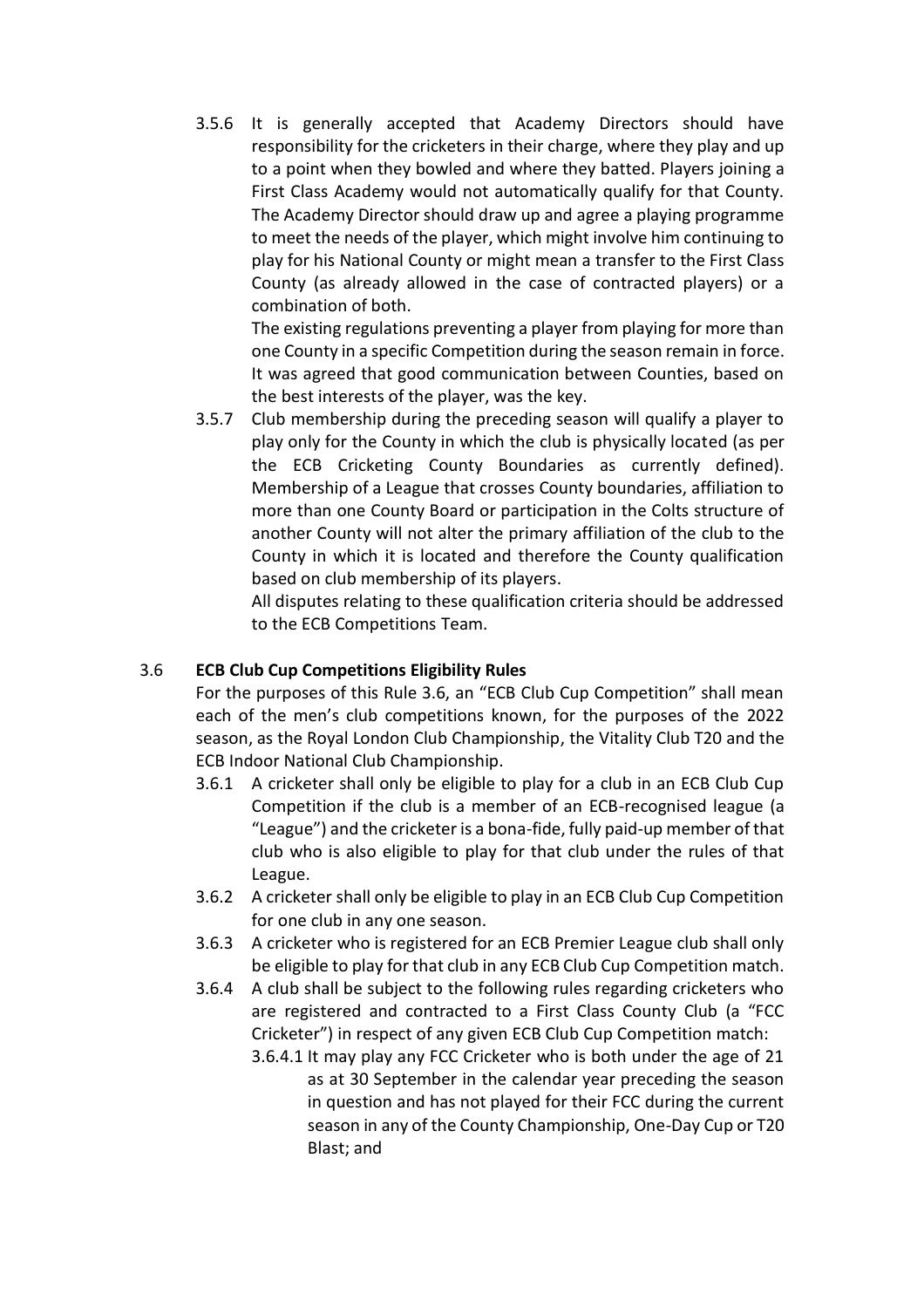- 3.6.4.2 It may play no more than one other FCC Cricketer provided that the FCC Cricketer in question has played at least two League matches for that club during the current season or has played at least two League matches during the immediate previous season in the event that the ECB Club Cup Competition match in which they intend to play commences before two scheduled league fixtures have been played. League matches that were abandoned without a ball being bowled do not count towards this required total of matches played.
- 3.6.5 Any player who has represented the men's team of any ICC Full Member country in the 12 month period up to and including 31 March of the current season will not be permitted to play in any ECB Club Cup Competition match in the current season.
- 3.6.6 A club shall play no more than one Category 3 player who is registered for that club by their League (an "Overseas Player") per ECB Club Cup Competition match.
- 3.6.7 Where no club Overseas Player is available to play for that club in an ECB Club Cup Competition match, that club shall not be permitted to register and play a new replacement Overseas Player in that match.
- 3.6.8 There shall be no limit on the number of Category 1 qualified cricketers (3.6.8.1) which a club is permitted to play in an ECB Club Cup Competition match, for which purposes:
	- 3.6.8.1 A cricketer is Category 1 qualified if: (i) they are a British citizen and were born in England or Wales; or (ii) they have been resident in England and Wales since 1 April 2021 for a minimum of 210 days between 1 April 2021 and 31 March 2022.
	- 3.6.8.2 Any player who has played in any overseas cricket league as a 'home', 'local' or 'non-overseas' player in that overseas league in the 12 month period up to and including 31 March 2022 will not be permitted to play as a Category 1 player in any ECB Club Cup Competition match in the current season.
- 3.6.9 A cricketer that is dual registered with more than one club must have played at least two league fixtures for the club before becoming eligible to play in any ECB Club Cup Competition match. League matches that were abandoned without a ball being bowled do not count towards this required total of matches played.
- 3.6.10 The relevant League and/or the ECB may, for the purposes of establishing compliance with this Rule 3.6, ask clubs to produce evidence of their players' eligibility for the purposes of the enforcement of this Rule 3.6, including (but not limited to) through the production of players' passports, bank statements and utility bills.

# 4 **Cricket Balls**

The Home side shall provide two new cricket balls for each match when balls are not provided by the ECB. The balls shall be of the standard laid down by the ECB for each Competition and shall be given to the umpires prior to the commencement of the match.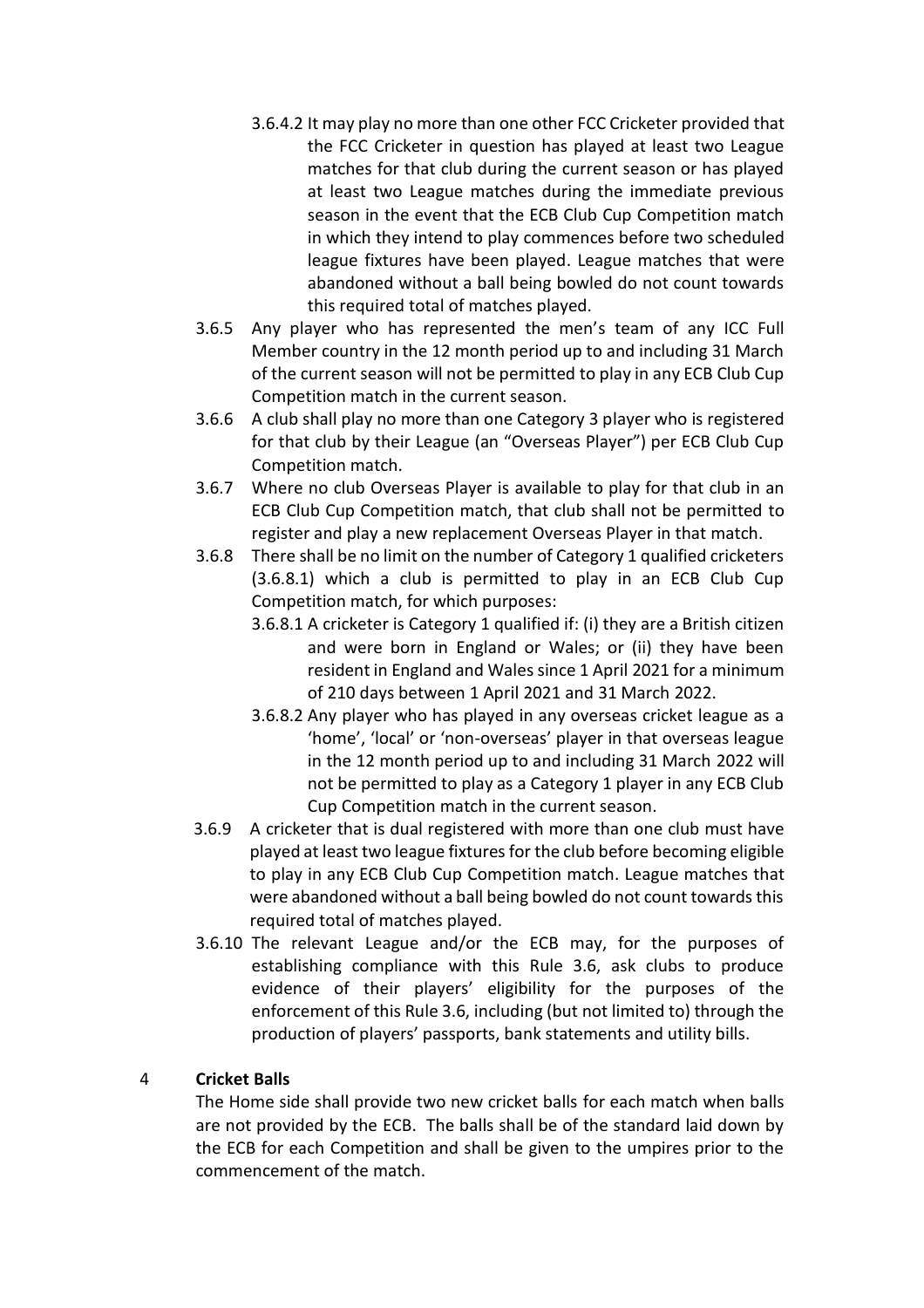The Home side will also be responsible for supplying enough spare balls of equal standard. A new ball must be used at the start of each innings.

## 5 **Umpires**

- 5.1 Each club side shall appoint one Member of the ECB Association of Cricket Officials (ECB ACO), who has received DBS clearance, in each match unless the umpires are appointed by the ECB or the County Board. The umpires shall be appointed for the whole match and may not play in the match.
- 5.2 Counties shall appoint two umpires who shall be Full Members of the ECB Association of Cricket Officials (ECB ACO) and also have DBS clearance for each home match they play.
- 5.3 Where umpires are appointed by the ECB, both counties or clubs must complete an ECB Report form or other ECB-supplied online form.

### 6 **Scorers**

Each team shall provide their own competent, non-playing scorer in all matches. If a team fails to provide a scorer a player has to be nominated from the team to take up the duty for the entire duration of the match. The use of live electronic scoring is strongly encouraged for all matches.

## 7 **Age Group Definition**

Age Groups are based on the age of the player at midnight on 31st August in the year preceding the current season.

# 8 **Team Sheets**

Each side must provide the umpires with a team sheet before the start of the match identifying any player who has not reached the age of 18 on the date of the match and showing the specific age group of any player who is in the Under 19 age group or younger. It is recommended that the ECB Team Sheet card (available from the local County Board) is used whenever possible.

### 9 **Helmets and Faceguards**

Any player under the age of 18 playing in any ECB Competition shall be bound by the ECB Directive

# 10 **Match Results**

It is the responsibility of the HOME side to enter the result and full scorecard details onto the appropriate site on play-cricket.com within 24 hours of the match being completed. The AWAY side should confirm that the summary result has been correctly entered within the next 24 hours.

Both sides must ensure that their squad details have been entered into playcricket.com prior to each match they play.

# 11 **Code of Conduct**

All players, coaches or match officials shall be bound by the MCC Spirit of Cricket and ECB General Conduct Regulations.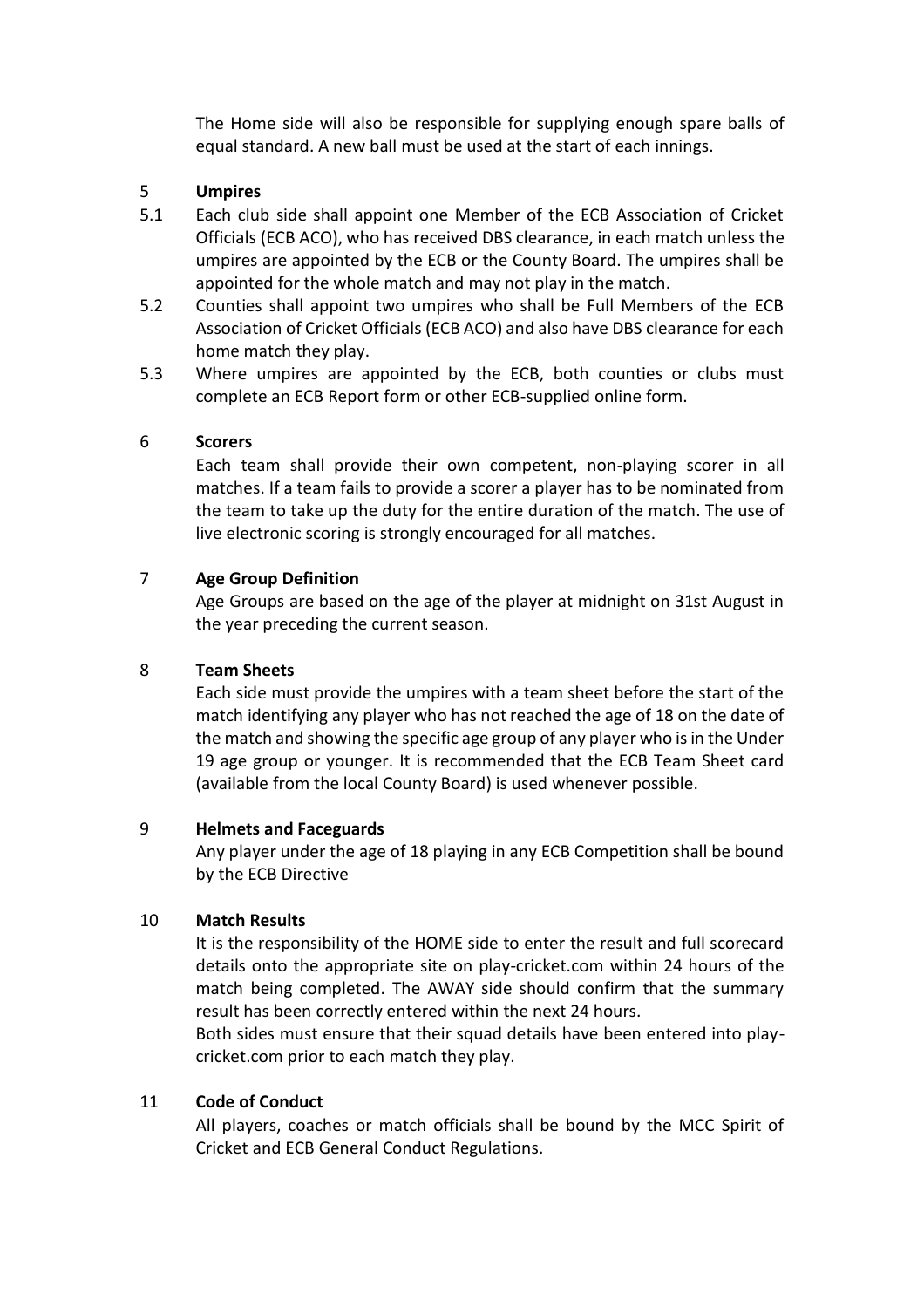# 12 **Coaching**

Coaching shall not be permitted from the sidelines during a match. In such an event, the umpire shall request the coach/manager/parent/spectator to stop. If this persists, the umpire shall have the power to warn the offending team captain and manager that the matter will be reported to the County Board/ECB.

# 13 **Disputes**

Any dispute arising from the application or interpretation of the Rules and Playing Conditions shall be referred to the ECB. Any decision of the ECB shall be final and binding on the parties concerned.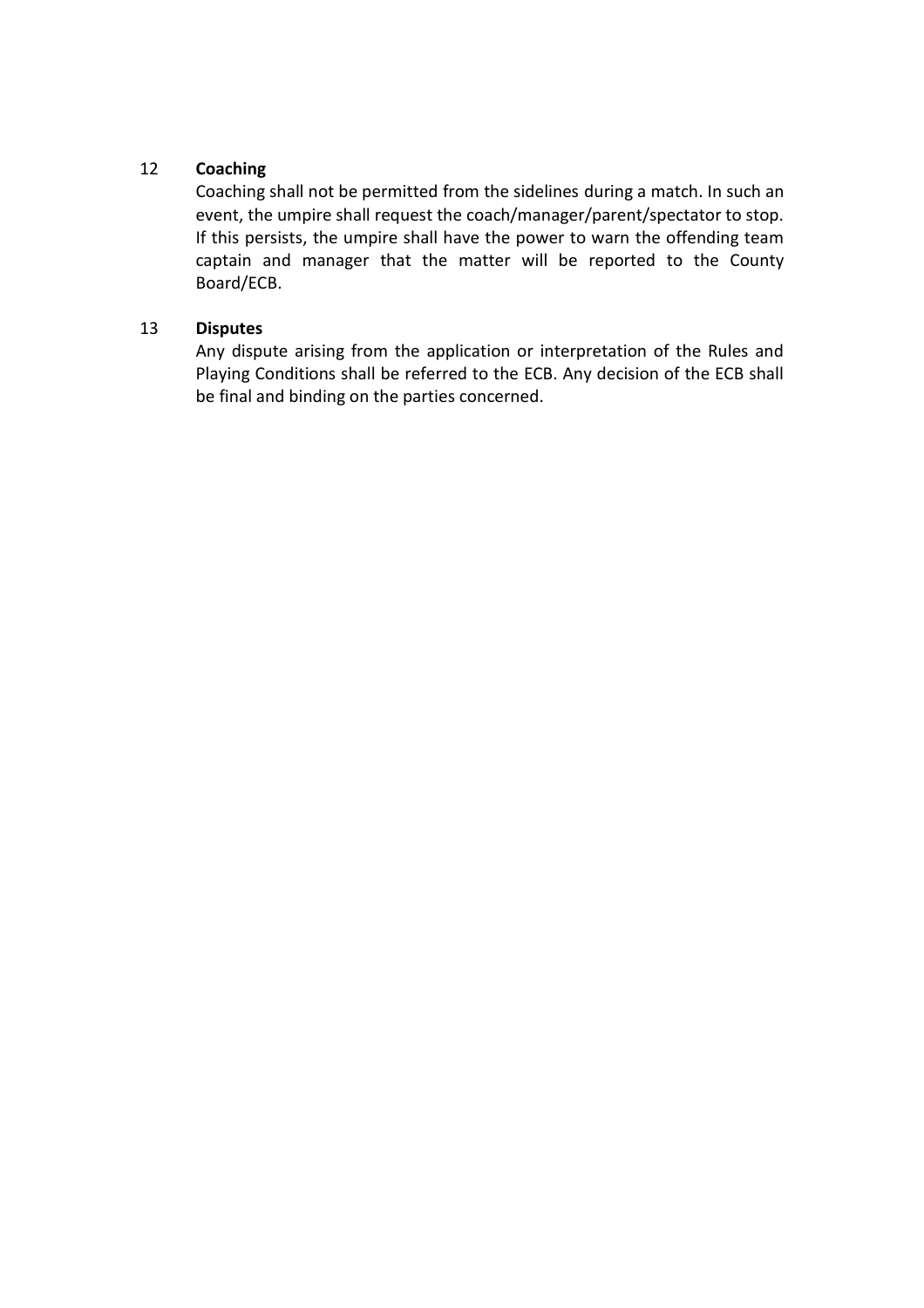# **Generic Playing Conditions**

## 1 **Number of Overs per Bowler**

- 1.1 Unless otherwise specified in the Playing Conditions for a specific Competition no bowler may bowl more than one-fifth of the amount of overs scheduled for the innings. However, in a delayed start, or interrupted match, where the overs are reduced for both sides, or for the side bowling second, no bowler may bowl more than one-fifth of the total overs allowed (unless such a number has been exceeded before the interruption), except that where the total overs are not divisible by five, an additional over shall be allowed to the minimum number of bowlers necessary to make up the balance - e.g. after 16 overs, rain interrupts play and the innings is reduced to 32 overs. Both opening bowlers have bowled 8 overs. Two bowlers can bowl 7 overs and three bowlers can bowl 6 overs. Bowlers 1 and 2 have already exceeded this limit. They count as the two bowlers who were allowed the extra over (7 as opposed to 6) and so any other bowlers are limited to 6 overs.
- 1.2 When an interruption occurs mid-over and on resumption the bowler has exceeded the new maximum allocation, they will be allowed to finish the incomplete over.
- 1.3 In the event of a bowler breaking down and being unable to complete an over, another bowler will bowl the remaining balls. Such part of an over will count as a full over only in so far as each bowler's limit is concerned.
- 1.4 Where possible, the number of overs bowled by each individual bowler shall be indicated on the scoreboard, from the commencement of an innings.
- 1.5 The allocation of overs per bowler will not be reduced as a result of the deduction of any penalty overs.

# 2 **ECB Fast Bowling**

The ECB Fast Bowling Directives will apply to all matches in ECB Competitions subject to 2.1 below.

| Age        | Maximum overs     | Maximum overs    |
|------------|-------------------|------------------|
|            | per spell         | per day          |
| Up to U13  | 5 overs per spell | 10 overs per day |
| U14 & U15  | 6 overs per spell | 12 overs per day |
| U16 to U19 | 7 overs per spell | 18 overs per day |

For the purposes of these Directives a fast bowler is defined as a bowler to whom a wicket keeper in the same age group would in normal circumstances stand back to take the ball.

Team Managers and/or Captains are responsible for providing the umpires with a team sheet showing the ages of any player who is aged Under 19 or below before the toss for innings takes place.

Umpires are requested to ensure that this Playing Condition is strictly adhered to in all circumstances.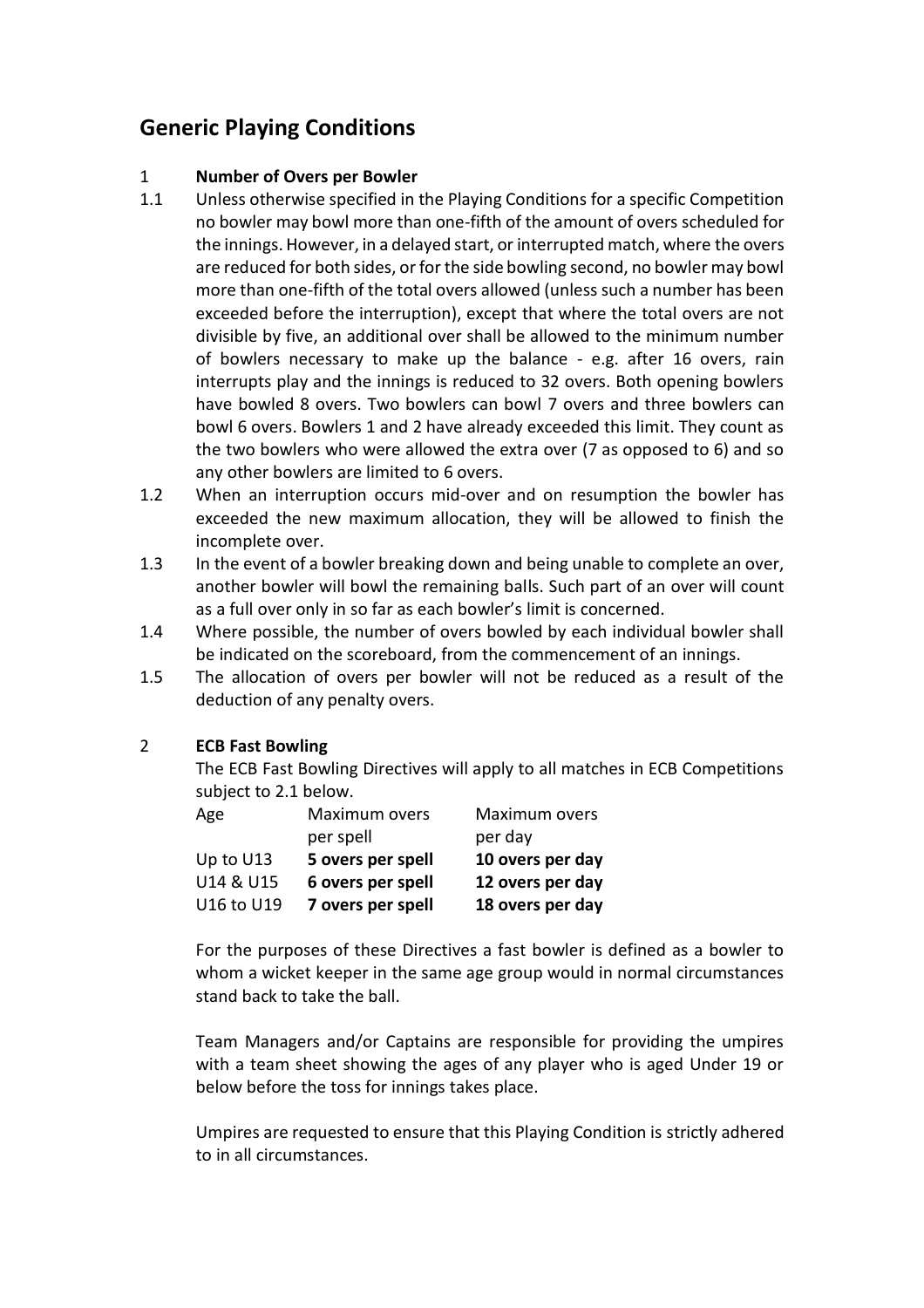2.1 In matches of 20 overs or less per team where the competition regulations only allow bowlers to bowl less than or equal to the number of overs specified as the maximum in a spell in the Directives the provisions requiring an equivalent number of overs from the same end to have elapsed before a subsequent spell can commence shall not apply (e.g. in any age group competition where a maximum of 4 overs per bowler is allowed these may be bowled at any time in the innings irrespective of the number of spells bowled).

# 3 **Junior Fielding Restrictions**

- 3.1 No young player in the Under 15 age group or younger shall be allowed to field closer than 8 yards (7.3 metres) from the batsman's position on the popping crease on a middle stump line, except behind the wicket on the off side, until the batsman has played at the ball. A fielder shall be allowed to move into the restricted area to make a catch or field the ball provided that they were outside the area when the stroke was made.
- 3.2 For players in the Under 13 age group and below the distance is 11 yards (10 metres).
- 3.3 These minimum distances apply even if the player is wearing a helmet.
- 3.4 Should a young player in these age groups come within the restricted distance the umpire must stop the game immediately and instruct the fielder to move back.
- 3.5 In addition any young player in the Under 16 to Under 18 age groups, who has not reached the age of 18, must wear a helmet when fielding within 8 yards (7.3 metres) from the batsman's position on the popping crease on a middle stump line, except behind the wicket on the off side. Players should wear appropriate protective equipment whenever they are fielding in a position where they feel at risk.

# 4 **Law 15 – Declarations**

Unless otherwise indicated, Law 15 will not apply in the Competition. The captain of the batting side may not declare the innings closed at any time during the course of the match.

# 5 **Law 22 - Wide Ball - Judging a Wide**

In addition to Law 22 the following will apply:

Umpires are instructed to apply a very strict and consistent interpretation in regard to this Law in order to prevent negative bowling wide of the wicket. Any offside or legside delivery which in the opinion of the umpire does not give the batsman a reasonable opportunity to score shall be called a wide. For guidance purposes, in adult cricket a legside wide shall be called if, irrespective of where the ball pitches, it passes outside the line of the batsman and the leg stump, despite his movement.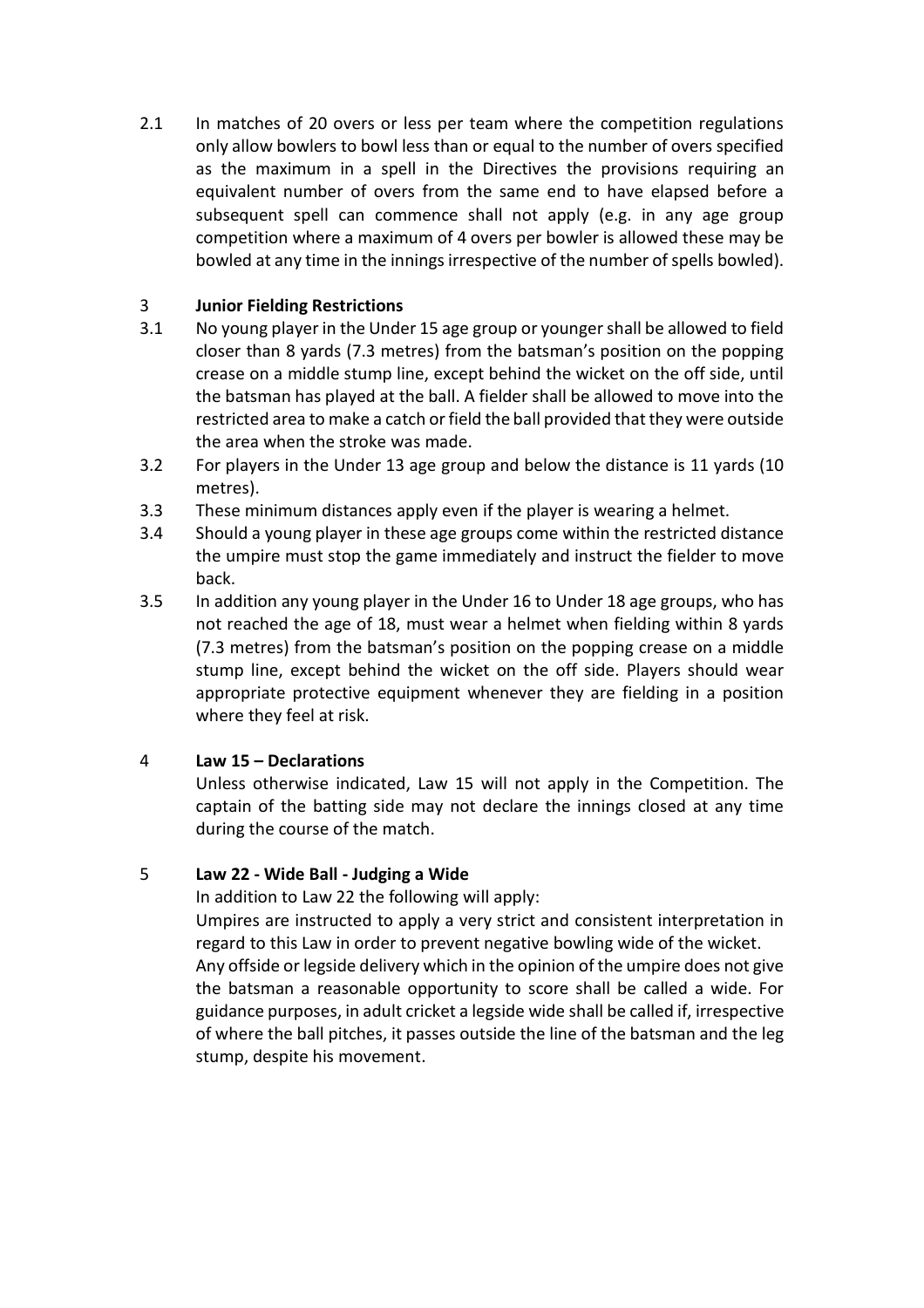## 6 **Bowl-Outs**

6.1 In the event of no result being obtained by other methods and where there is no reserve date on which to play the game, a bowl-out (outdoors or indoors) will take place to achieve a result. Five players from each side will bowl two overarm deliveries each at a wicket (conforming to Law 8) from a wicket pitched at a distance of 22 yards (or the length of pitch applicable in the Competition) with, if practicable, bowling, popping and return creases marked (conforming to Law 7).

The side, which bowls down the wicket (as defined in Law 29.1.1) the most times, shall be the winner. If the scores are equal, the same players will bowl one ball each alternately to achieve a result on a 'sudden death' basis.

The following shall also apply in respect of bowl-outs:

- 6.1.1 The same suitably acceptable ball (not a new one) will be used by both teams. If this ball becomes wet, it may be changed subject to the umpires' approval.
- 6.1.2 If a bowler bowls a No ball it will count as one of the two deliveries but will not count towards the score of the team.
- 6.1.3 If the original match has started, then the five cricketers nominated to take part in the bowl-out must be chosen from the eleven cricketers and 12th man selected to play in the match. If there has been no play in the original match (the toss has not taken place), the five cricketers may be selected from any of the players in the squad as registered on Play-Cricket.
- 6.1.4 Each side will appoint a wicket-keeper to stand behind the wicket but out of reach of the stumps.

### 7 **Net Run Rate**

A team's net run rate is calculated by deducting from the average runs per over scored by that team, the average runs per over scored against that team. In the event of a team being all out in less than its full quota of overs, the calculation of the net run rate of both teams shall be based on the full quota of overs to which the batting team would have been entitled and not the number of overs in which the team was dismissed.

Only those matches where results are achieved will count for the purpose of net run rate calculations. Where a match is abandoned, but a result is achieved under Duckworth/Lewis, for net run rate purposes Team 1 will be accredited with Team 2's Par Score on abandonment off the same number of overs faced by Team 2. Where a match is concluded but with Duckworth/Lewis having been applied at an earlier point in the match, Team 1 will be accredited with 1 run less than the final Target Score for Team 2 off the total number of overs allocated to Team 2 to reach the target.